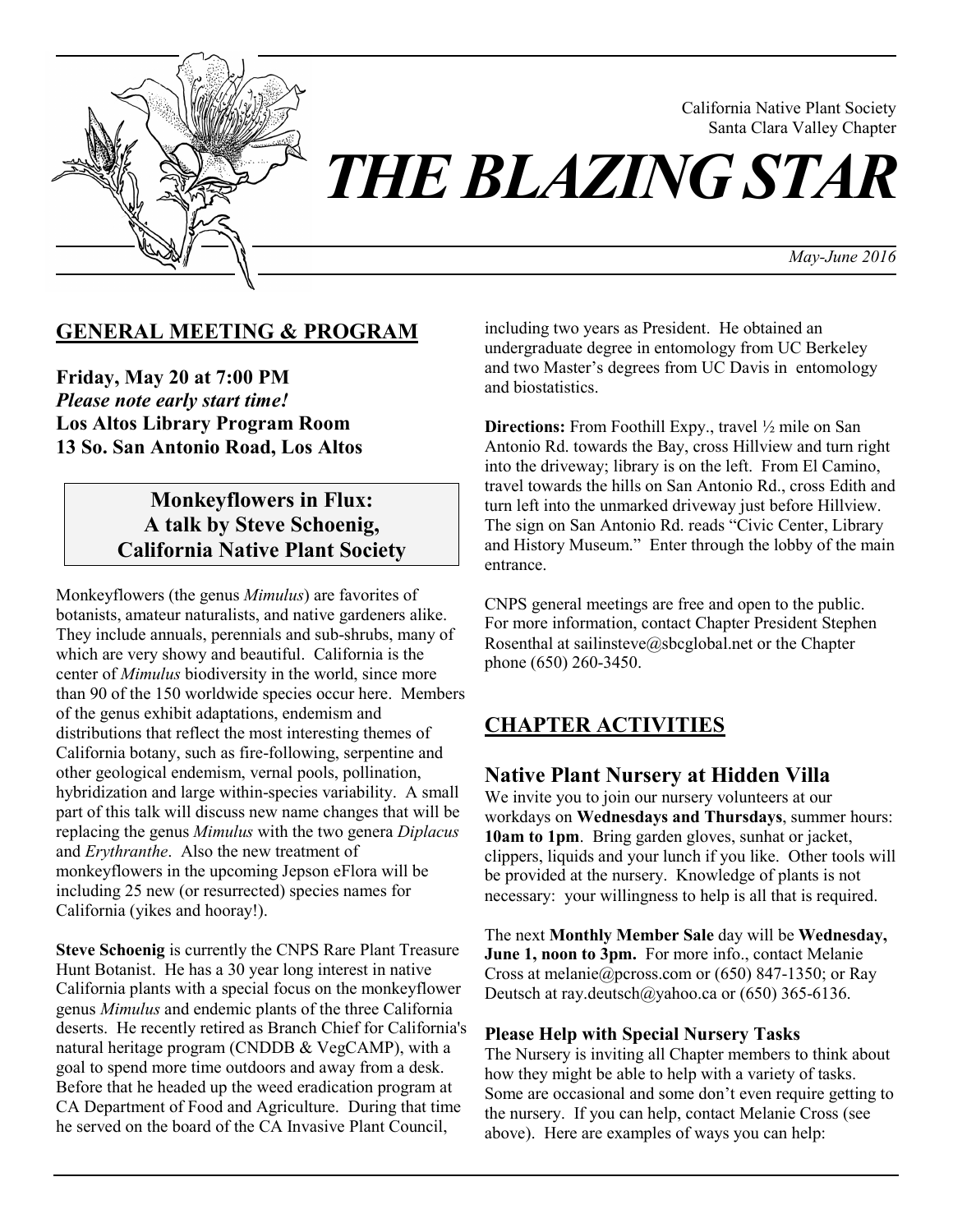**PUT THINGS TOGETHER**: Whether you are already skilled or want to learn, we need help assembling new benches to get our plants up off the ground in May or June.

**POT CLEANING:** We have several different size plastic pots that are used over and over in the nursery to get plants to sale size. In between uses they need to have soil cleaned off, then bleached, dried and returned clean to the nursery. If you can do one part of this big job we will coordinate your efforts with others.

Please note: Because the nursery has more **reused plastic 1 gallon pots** at the moment than we can process, we suggest that members with extra pots donate them to another group.

**TASK WRITE UP AND DOCUMENTATION**: We need clear instructions of different nursery tasks written up to help train nursery volunteers and a documentation process to easily keep track of how we fulfill new but ongoing **phytosanitary** procedures.

**Directions**: Hidden Villa is located on Moody Road west of Foothill College. From Hwy. 280 in Los Altos Hills, take the Moody Road exit and head west. Two miles west of Foothill College, look for the Hidden Villa sign and driveway on the left. Proceed over the bridge and park in the Dana Center parking lot to your right. Continue walking a short distance on that road and you will see the Nursery ahead of you, just past the Dana Center building.

# **Gardening with Natives**

Gardening with Natives (GWN), a special interest group within the Chapter, includes beginning and seasoned native plant gardeners, along with landscape architects and designers. GWN offers free talks throughout the year at public libraries in San Mateo and Santa Clara counties.

This year's themes are *Month-by-Month Pruning* and *Maintaining Your Native Garden*. For more information, visit **www.cnps-scv.org/index.php/gardening/gardeningwith-natives**.

These programs are made possible by the co-sponsoring libraries and our volunteers who help with program logistics. If you would like to help organize similar programming at a library near you, email Sherri Osaka at sdosaka@sustainable-landscape.com.

## **Creating a Bee-Friendly Garden a talk by Christopher Jadallah**

**Thursday, May 5, 7-8:30 PM, Redwood City Library 1044 Middlefield Road, Redwood City (650) 780-7018** Come to this talk to hear about the abundant benefits of native bee habitat gardening! Learn about the biology and ecology of bees, and their important role in our ecosystems. See some of the most common bees found in urban areas and learn how gardeners can use California native plants to attract these valuable pollinators to their own gardens.

**Chris Jadallah** is an Undergraduate Researcher at the UC Berkeley Urban Bee Lab. The Lab's mission is to protect and restore native bees by furthering the understanding of the relationships between bees, flowers, and people. Chris works on several of the Lab's research projects in urban and agricultural sites around the state, along with participating in outreach. He is pursuing a B.S. in Conservation and Resource Studies. Also look for the Lab's book, *California Bees & Blooms: A Guide for Gardeners and Naturalists*, available in your local library.

## **Creating a Maintenance Schedule for Your Native Garden, a talk by Helen Popper**

**Wed., May 11, 7-8:30 PM, Mountain View Library, 585 Franklin St., Mountain View (650) 903-6337**  California native plants have a rhythm which differs from that of typical northern European species. In the book, *California Native Gardening: A Month by Month Guide*, you'll learn that our "spring" typically begins in October, when much of California leaves the dry season behind. Learn about each season's or month's gardening tasks and see different planting and design ideas. Hear about the core gardening techniques you'll need to master, such as pruning, mulching, and propagating as they pertain to our unique native plants.

The author of the book, **Helen Popper**, will provide calendar-based information for both beginning and experienced native gardeners. She is a long-time Chapter member and one of the first Gardening with Natives committee members.

> **Design-It Yourself Native Garden a talk by Sherri Osaka**

**Monday, May 16, 7-8:30 PM, Morgan Hill Library, 660 West Main Avenue, Morgan Hill (408) 779-3196**  You are finally ready to remove your lawn in order to save water, lower your maintenance time, and create habitat. But you want to create the design yourself. Come to this talk and learn the principles of garden design. See an example of a design from start to finish. Pick up some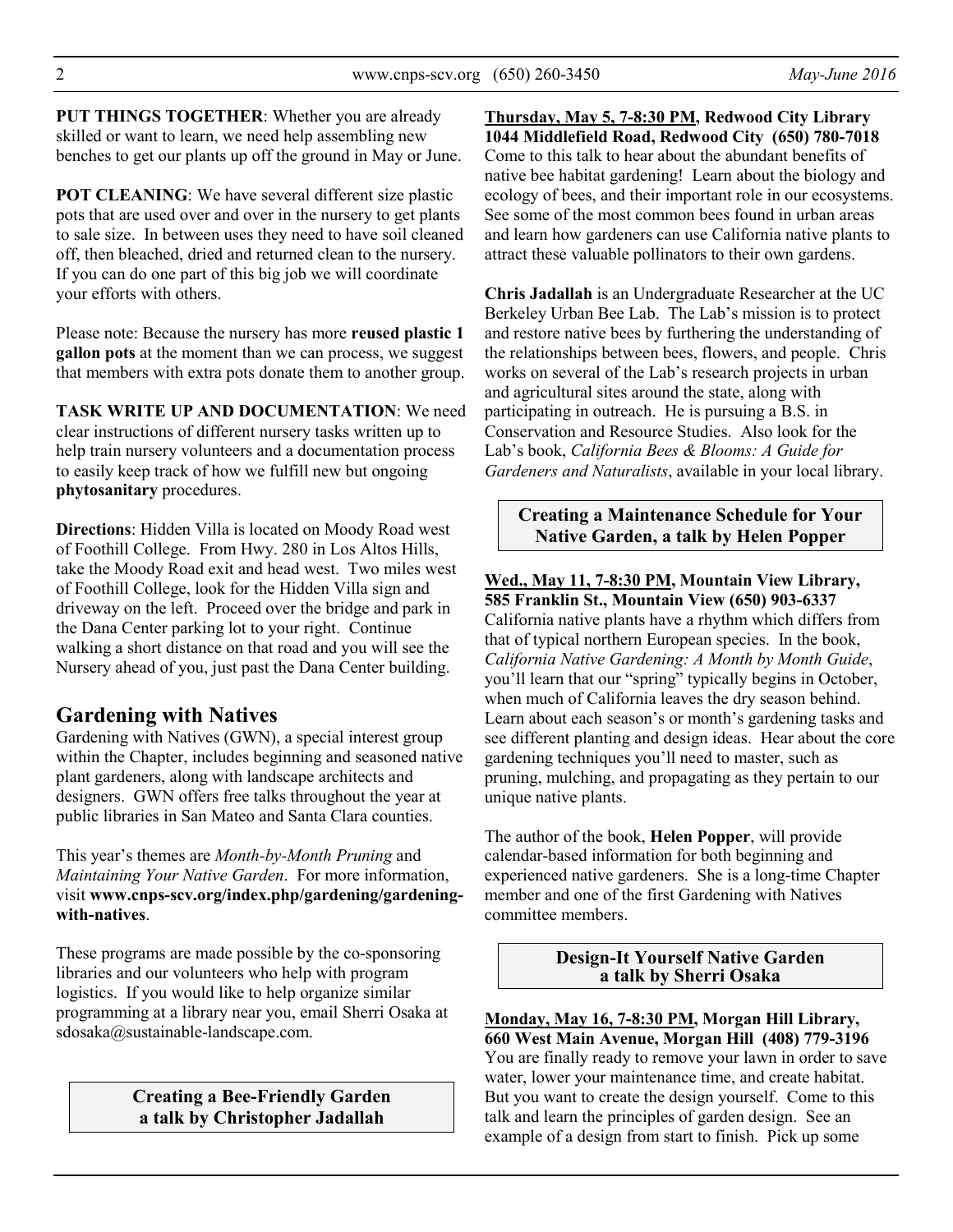handouts of different designs you can use and modify. And get ready to put pencil to paper!

**Sherri Osaka** is a licensed Landscape Architect, Bay-Friendly Qualified Designer, and a member of the Santa Clara Valley Water District's Landscape Advisory Board. She started her company, Sustainable Landscape Designs, over 19 years ago and lectures on drought-tolerant native plants, graywater and rainwater systems, pervious paving, as well as non-toxic and reusable materials.

## **Soil Health to Drought-Proof Your California Native Garden, a talk by Terry Lyngso**

**Tuesday, May 24, 7-8:30 PM, Saratoga Library, 13650 Saratoga Ave., Saratoga (408) 867-6126** 

Plants that grow in healthy living soil are more able to cope with stress, including droughts. California native plants have evolved in relationship with life in the soil. Learn about the diversity of life in the soil, the relationships between the plants and the soil life, and how to encourage and grow life in your soil. Theresa will share her experience of turning an annual weed patch into a thriving native garden that uses very little irrigation water.

**Theresa Lyngso** is President of Lyngso Garden Materials, Inc., a 60-year-old family business. Theresa is a Master Composter and Master Gardener. She and her husband Joe grow California natives, roses, apples, pears, herbs and annual vegetables in their garden in Loma Mar.

#### **Easy-to-Grow California Native Plants a talk by Ken & Sally Coverdell**

**Wed., June 8, 6:30 – 8:00 PM, Pacifica Sanchez Library, 1111 Terra Nova Boulevard, Pacifica (650) 359-3397** Are you new to growing drought-tolerant native plants? Do you want to include them in your garden for beauty, habitat and sustainability, but don't know where to begin? Come to this talk and learn about the many easy-to-grow native trees, shrubs, perennials, and annuals for the home gardener. Get tips and tricks on how to keep your new plants healthy over the first summer. Please note the **earlier start time** for this lecture.

**Ken and Sally Coverdell** are part of Blue Sky Designs, Inc. **Ken** has been a licensed Landscape Contractor since 1978 and also holds a landscape architect's license and a general contractors license. Recently he became a Bay Friendly Qualified Landscaper. **Sally** is trained in ornamental horticulture with a degree in plant science from UC Davis. Sally has worked in all aspects of horticulture

and has over 18 years of experience in propagation and nursery management at Nurseryman's Exchange.

## **Easy-to-Grow Native Plants: A Viable Alternative to Lawns, by Radhika Thekkath**

# **Wed., June 15, 7-8:30 PM, Belmont Library, 1110**

**Alameda de Las Pulgas, Belmont (650) 591-8286**  Ready to lose your lawn, but don't know where to begin? Come to this talk and be inspired to create a beautiful, water-wise garden! See a variety of no-lawn landscaping styles and ideas, and get professional landscaping tips on removing a lawn, choosing the appropriate plants, and watering more efficiently. Get all this – *without* sacrificing the look of a lush landscape.

**Radhika Thekkath** has been a passionate gardener since childhood and was a native plant designer for a few years when she took a break from her tech career in the Valley. She is a strong advocate for using native plants in the home garden. She is on the Executive Board of our Chapter and on the steering committee for Gardening with Natives.

#### **Native "Trees" for Native Gardens a talk by Frank Niccoli**

#### **Wednesday, June 22, 7-8:30 PM, Campbell Library, 77 Harrison Ave., Campbell (408) 866-1991**

While some of our native trees such as redwoods are too large (and use too much water) to fit into a typical home landscape, other trees such as Catalina ironwood cohabitate and enhance residential gardens extremely well. Learn about a variety of local native trees and large shrubs, so you can select the best choice for your garden conditions.

**Frank Niccoli** has been a gardener for over 50 years and is the past president of the founding chapter of the California Landscape Contractors Association. He was voted Member of the Year by his peers in 2001 and 2004. He has developed the curriculum and teaches numerous classes at Foothill College.

# **Keying with Natives**

Join us as we learn and practice methods of identifying the native plants of our region (aka keying). From beginners to more advanced, there are challenges for all. Bring in plant samples if you have some or just come and work with the materials provided. We discuss the various plant books and practice keying with them. Microscopes are also available.

The upcoming dates are **Fridays**, **May 27 and June 24, from 6:30 - 8:30pm**. We meet at the Peninsula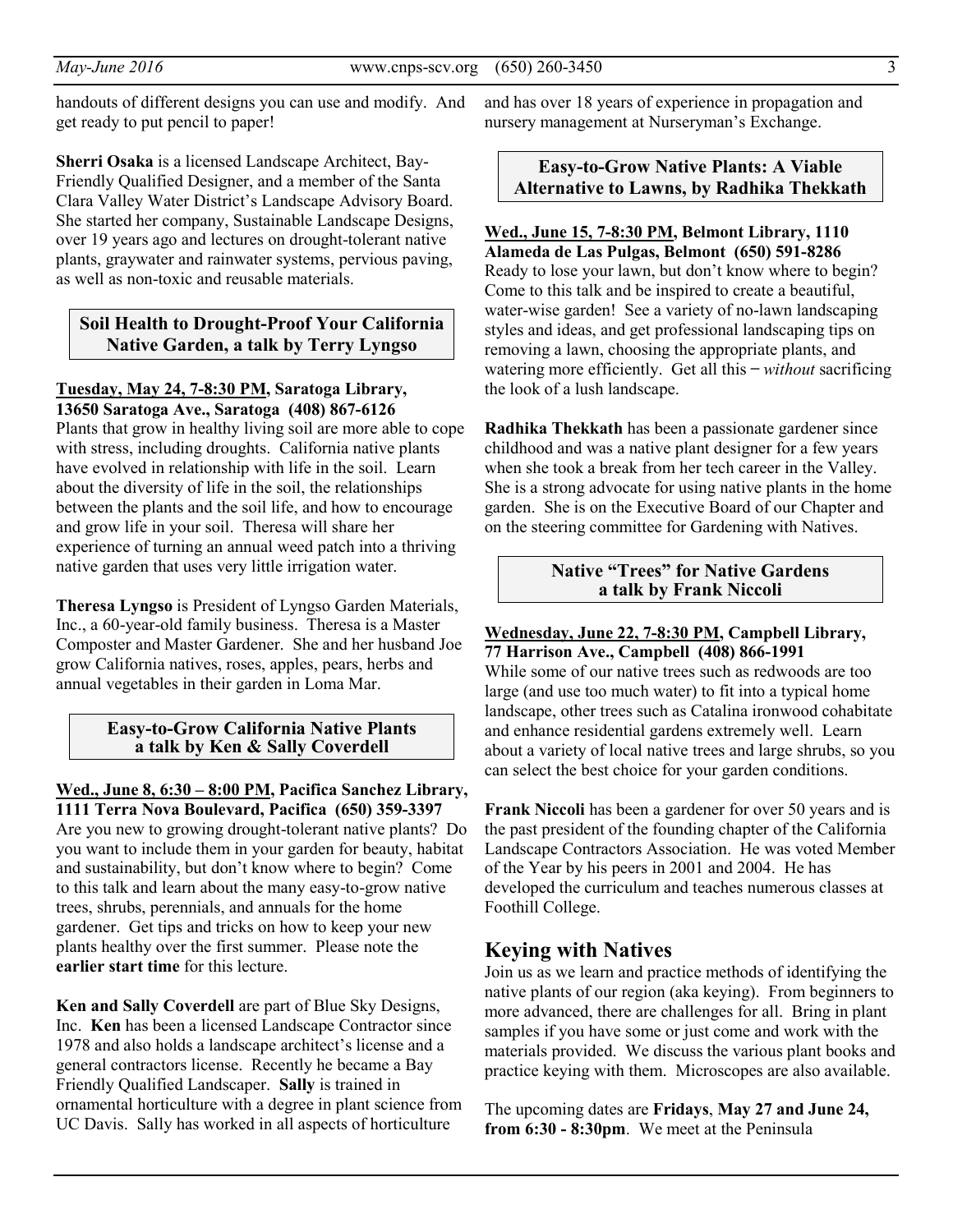Conservation Center (PCC), 3921 E. Bayshore Road in Palo Alto. For more information, please contact Joe Cernac at joecernac@sbcglobal.net or (408) 292-5465.

**Directions to the PCC:** From Hwy. 101 take the San Antonio Rd. exit and head north. Take your next left onto East Bayshore, which will curve left then right. Take your next right onto Corporation Way. Your next left is the entrance to the PCC parking lot. The meeting rooms are on the first floor.

## **Leadership - Volunteer Recognition**

Three more volunteers were honored at our March 25th General Meeting: Dave Struthers, Joe Cernac and David Chapman.

**Dave Struthers** has been doing all kinds of behind the scenes, essential tasks for our Chapter. In 1995 Dave and Jean Struthers purchased a used greenhouse for the nursery site, and he was a key volunteer in getting it up and running. He also took a donated garden shed and rebuilt it to become our nursery office and tool shed.

Since then, Dave has spent many hours doing maintenance on the nursery whenever repairs or upgrades were needed, including working with other volunteers to build shade structures and tables for the nursery. Dave has been a regular parking volunteer at the plant sales, and has supported Chapter leader Jean Struthers in her many native plant pursuits.

**Joe Cernac** has been and is a knowledgeable, supportive field trip leader and botanist. He has led many field trips and camping trips, including the desert camping field trip this March. He prepares plant lists for the trips and looks out for participants' safety (staying on top of weather forecasts, etc.). Joe is very approachable when one has questions, welcoming input from all field trip participants.

In addition, Joe has been a key volunteer at our plant sales: serving as a tag writer, contributing horticultural expertise and helping with set up and take down. Joe has volunteered at many Wildflower Shows and of course is currently the Keying with Natives Chair!

**David Chapman** is another volunteer who steps in where needed, working long hours at essential but unsung tasks. David has been excellent at keeping us on track in Board meetings over many years with his experience and proficiency with our meeting guidelines. He's put in countless hours installing and upgrading our web server ̶ including some all-nighters when there were problems.

David has also served as Wildflower Show Chair and Publicity Chair. David has led many field trips, including trips to Coyote Ridge and Rancho Canada del Oro, has managed our Wildflower Show collector's database for years, served on the Finance Committee, recorded minutes at meetings and programs, volunteered as a parking attendant at Plant Sales, proofread the newsletter, and prepared press releases  $-$  just to mention a few of his contributions!

Three more Chapter volunteers will be honored at our May 20th General Meeting.

# **Volunteer Group Spotlight: Habitat Restorationists aka Weeders**

*This is the second in a series of Volunteer Spotlights that highlight volunteer activities in our Chapter.*

For many years our Chapter has significantly contributed to the restoration and preservation of California biodiversity in the form of habitat restoration volunteers, aka "the weeders." This is an essential activity involving the removal of specifically-targeted invasive non-native plants. We have projects throughout the Chapter area, guided by volunteer crew leaders who stay current with the scientific literature that guides our methods. On occasion we also contribute volunteer time to work with professional biologists who work for various agencies in our region (and beyond).

Along with the joy and satisfaction of doing science-based field work, weeders are treated to the presence of birds, insects, reptiles and other wildlife that are going about their daily lives in these habitats. We are grateful to the numerous habitat restoration volunteers in our Chapter!

If you have an interest in this activity, there are plenty of opportunities to get involved: check with the Invasive Plants co-chairs or any other Board or Committee Chair shown on our website. Habitat Restoration projects are also regularly featured in this newsletter  $-$  see "Chapter Service" Outings" below. No prior botanical knowledge is required to participate. The physical requirements for this activity vary according to the project sites; the leaders can help you choose the right one for you!

*Georgia Stigall wrote this Spotlight on behalf of our Chapter Leadership Development Committee.* 

# **CONSERVATION CORNER**

# **Conservation Committee**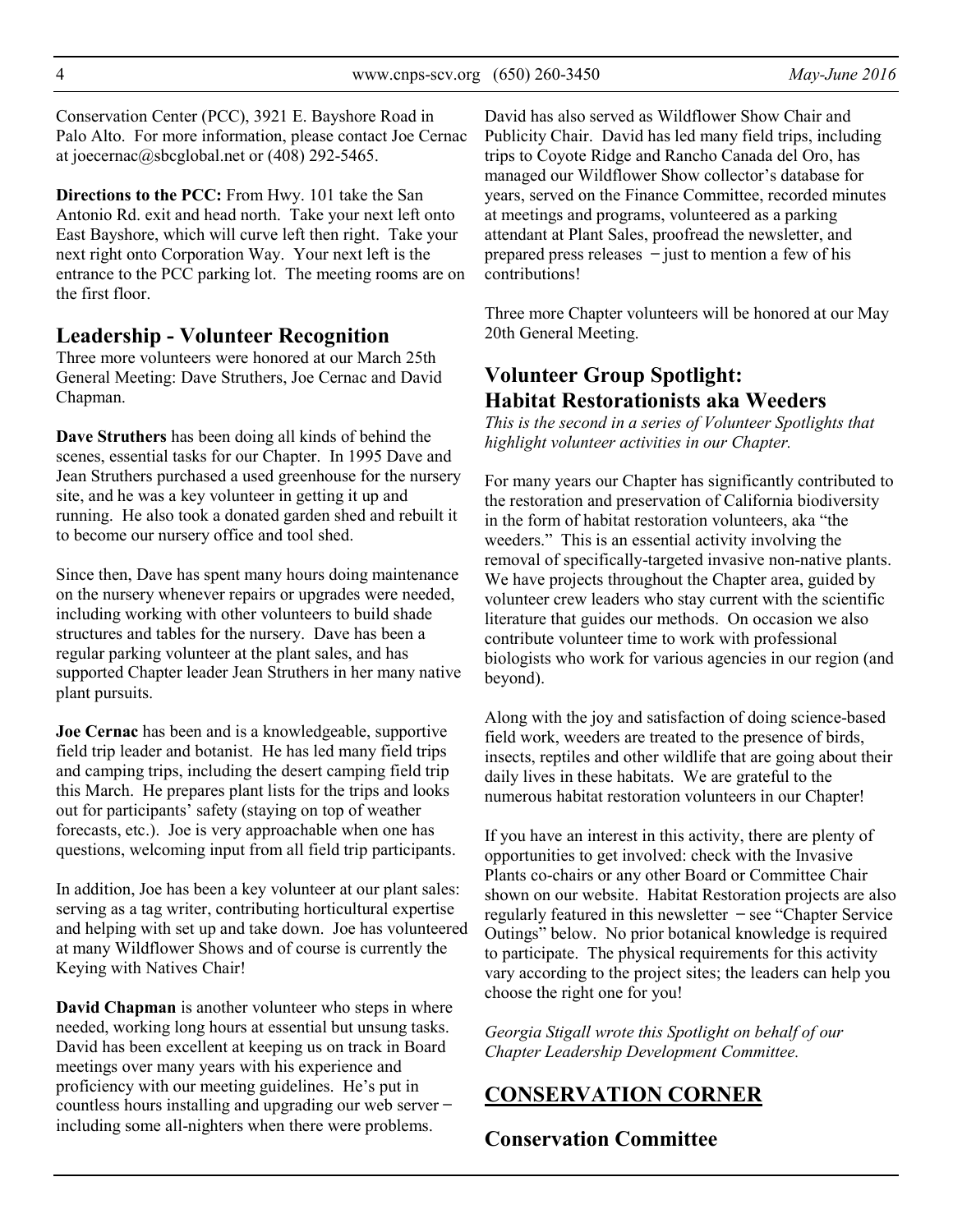Our Chapter's conservation committee meets on the **first Thursday** of the month. The next meetings will be on **May 5 and June 2 at 7pm** at the PCC in Palo Alto. Please join us in our important work! For questions, comments or concerns, please contact Conservation Chair Linda Ruthruff at ldrruff@hotmail.com. For **directions** to the PCC, please see the previous Keying with Natives article.

## **Rare Plant Treasure Hunt 2015 Awards**

Our Chapter received two awards from the State CNPS Rare Plant Treasure Hunt program (RPTH). We received first place for the most rare plant occurrences documented. We thank the leadership of Rare Plants Co-Chairs Toni Corelli and Don Mayall, as well as many dedicated volunteers in the group that either adopted certain plants or certain parts of our Chapter region. Both Don and Toni

retired as Rare Plants Cochairs this year and Steve Rosenthal and Elan Alford are now the new chairs of our Rare Plants team.

Toni Corelli received third place for the most rare plant occurrences and was a huge asset to the RPTH in 2015. She helped spearhead our Chapter's rare plant survey efforts and gathered lots of rare plant data from the San Mateo



Rare plant Coast yellow leptosiphon (Leptosiphon croceus) on the San Mateo Coast

Coast. Perhaps her single most noteworthy contribution from last year was bringing coast yellow leptosiphon (*Leptosiphon croceus*) to the attention of the CNPS Rare Plant Program, by leading a RPTH to document the last surviving population of this plant.

To get involved in rare plant work, feel free to email Elan Alford, our new Rare Plants Co-Chair introduced in the next article, at elan.reine@gmail.com.

# **Introducing Elan Alford, new Rare Plants Chair, San Mateo County**

*By Vicki Silvas-Young, Hospitality & All-round Support* 

Elan Alford has had a respect for plants all her life. Perhaps it has to do with the sense of joy and solitude that one can slip into so easily amongst a field of green? Perhaps it has to do with helping tend her father's mountainside garden in Pennsylvania?

In college, Elan studied ecology with a specialty in plant biology. She graduated from the University of Pittsburgh with a degree in Ecology & Evolution, and then worked in a laboratory at the university, where she learned about molecular biology and microbiology. Most importantly,

she started working on **legumes**. Elan was intrigued by their unique symbiotic interactions with rhizobia and the fact that it all happens in a hidden realm underground.

After being in the lab a while, Elan attended graduate school at Colorado State University to further study ecology. For her M.S., she studied invasive knapweeds, and during her field work she stumbled across a most interesting plant: two-grooved milkvetch (*Astragalus bisulcatus*). This plant led her to pursue a Ph.D. so she could continue to work on legumes, focusing on soil flora

> and how they influence selenium hyperaccumulation in *Astragalus*.

Elan started working for HT Harvey in the Bay Area in 2012, just when help was needed with coyote ceanothus and Congdon's tarplant. She joined our Chapter of CNPS to learn about our California natives. Toni Corelli and Don Mayall helped fill her "infinite spare time" by signing her onto the Rare Plant committee and giving her stuff to do!

Toni Corelli

At HT Harvey, Elan is involved with habitat assessments, rare plant surveys, CEQA environmental reviews, wetland delineations, and regulatory permitting to comply with the Clean Water Act. But she continues to be most interested in plant roots, legumes, trace elements, and unique soils. And, we got 'em!

In her real spare time, Elan continues to learn more about our native plants and is now a new rare plants chair. She loves American roots music, is a student of the fiddle, and loves to play the banjo. She is also a homebrewer and beer judge. You can drop her a line at **elan.reine@gmail.com**

# **CHAPTER SERVICE OUTINGS**

#### **Wed/Sat Edgewood Restoration**

Our Chapter's involvement at Edgewood Park near Redwood City spans over 40 years, and our Wednesday and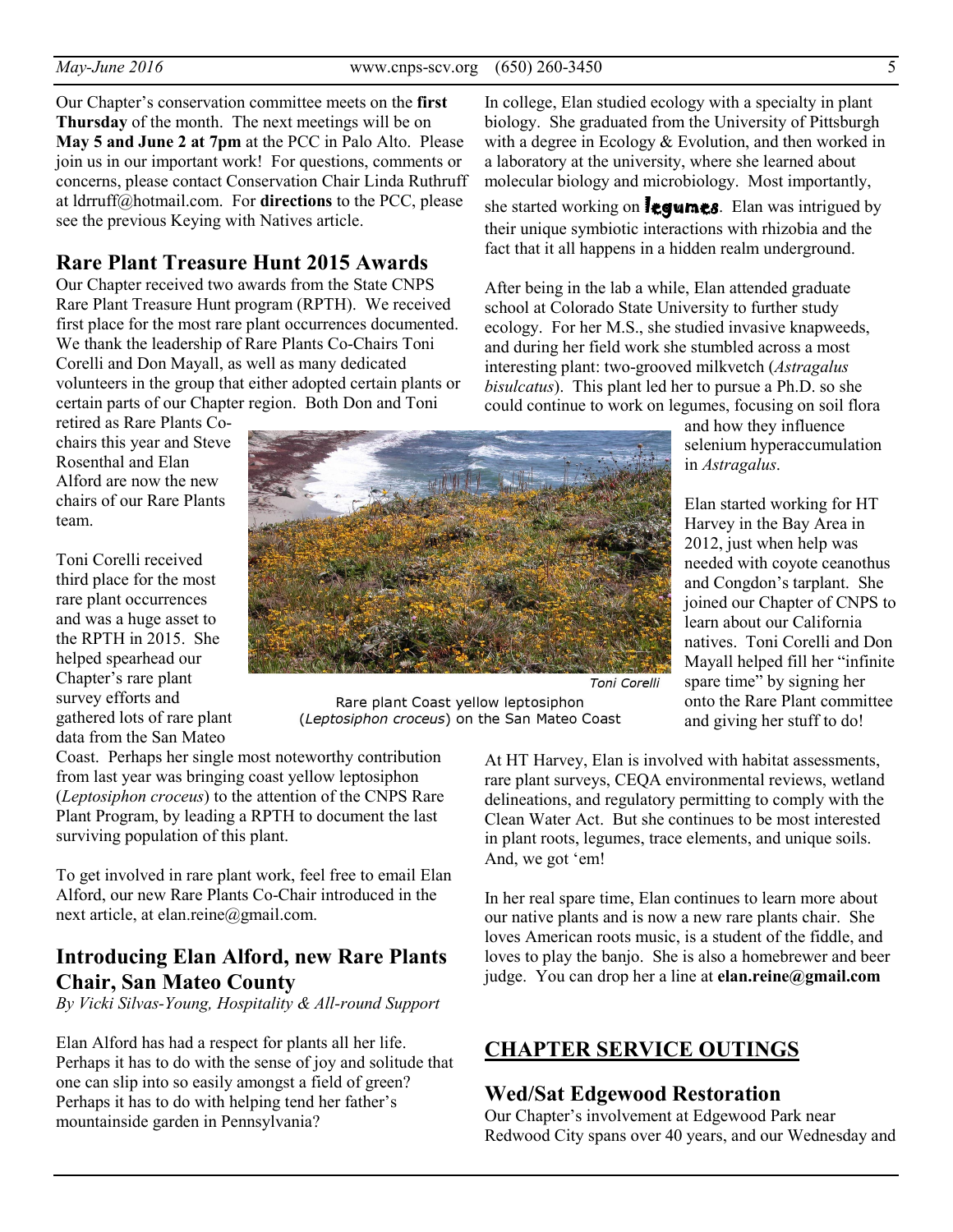Saturday restoration sessions have been big contributors to restoring this botanical gem while spreading the word about CNPS and native plant conservation. Please join us!

Our **5:30pm Wednesday sessions** continue until the end of Daylight Savings Time. **Monthly Saturday sessions** are at **9am on the 3rd Saturdays** of the month through September, including:

| Date | <b>Meet At</b>            | <b>Event Theme</b>        |  |
|------|---------------------------|---------------------------|--|
|      | May 21   West Kiosk       | Endangered Species Day &  |  |
|      |                           | National Biodiversity Day |  |
|      | June 18   Ed Center Kiosk | Ken Himes Day!!           |  |

For Wednesday/Saturday info, schedules and meeting places, you can visit **eww.cnps-scv.org**, email Saturday leader Drew Shell at nature@dshell.oddotter.org, or call Wednesday leader Ken Himes at (650) 591-8560.

# **Friday Edgewood Restoration**

We offer MORE weeding opportunities at Edgewood Park during our year round **Friday 9am** sessions. For more information, including schedules and meeting places visit **eww.cnps-scv.org** or phone Paul Heiple at (650) 854-7125.

# **Alum Rock Park Volunteers**

Come help us weed out invasive plants at this natural gem of San Jose. Our habitat restoration efforts allow the native plants to "come to light."

We have weeding sessions **every Monday morning** and an **Inspiration Point Walk-and-Weed Day the third Saturday morning** of each month. Please visit the Yahoo Group "Alum Rock Park Volunteers" to check the schedules. The group introduction lists what to bring and gives directions to the meeting places.

For more information, contact project lead Stephen Rosenthal at sailinsteve@sbcglobal.net or the Chapter phone at (650) 260-3450.

## **Fountain Thistle Work Party June 4**

Join leaders Ken Himes and Jake Sigg, of the Santa Clara Valley and Yerba Buena Chapters respectively, on the return to our ongoing restoration work at this site, the intersection of I-280 and Hwy. 92.

We work to restore the rare, federally endangered fountain thistle (*Cirsium fontinale* var*. fontinale*) by removing brush and trees that would like to take over this herbaceous community. Looking for pampas grass seedlings (we still find a few previously missed) feels like an Easter egg hunt!

The next workday will be **Saturday, June 4, 10am to noon**. We meet at the end of Lessingia Court in San Mateo. If you can't locate it on Google or Mapquest, email jakesigg@earthlink.net, or call him at (415) 731-3028. Optional camaraderie over Greek pizza afterwards.

# **CHAPTER FIELD TRIPS**

Chapter field trips are free and generally open to the public. They are oriented to conservation, protection and enjoyment of California native plants and wildlife, and we adhere to all rules and guidelines for the lands on which we are visiting.

**In our region it is very important to be prepared for hiking on rugged and steep terrain, wide temperature ranges and rapidly changing conditions at any time of year. All participants should wear sturdy footwear and carry sufficient water, sun protection, food, clothing layers, personal first aid and other supplies you may need. If you have any questions about your ability to participate in a particular field trip, please contact the trip leader in advance.** 

#### **Sat May 14 10am - 4pm Mount Hamilton Road Trip (San Jose)**

Join Stephen Rosenthal for a special road trip up Mount Hamilton Road and then down into the San Antonio Valley Road. The area has some plants found nowhere else. We will be stopping along the road at about eight pull-outs to see what's blooming.

The west side, with several elevation changes, explores different plant communities with many wildflowers. The east slope, steep and dry, has its own interesting flora. We expect to see several rare plants such as *Lomatium observatorium*, as well as a nice collection of blazing star, the beautiful flower our newsletter is named after.

We expect about 60 miles of driving round trip. Mount Hamilton Road is a steep, narrow, twisting mountain road. We'll form carpools at the meeting spot. Bring lunch, snacks, and plenty of water. Riders will share gasoline costs with drivers. We expect the trip to last until about 4pm or later. There will be limited hiking, probably less than 1 mile total. Limited to 3 or (at most) 4 cars with maximum of 15 people total.

**Reservations are required**, and this trip is **open to CNPS members only**. Please RSVP to Steve Rosenthal sailinsteve@sbcglobal.net or (408) 923-6562 to **reserve your spot** and get carpooling directions.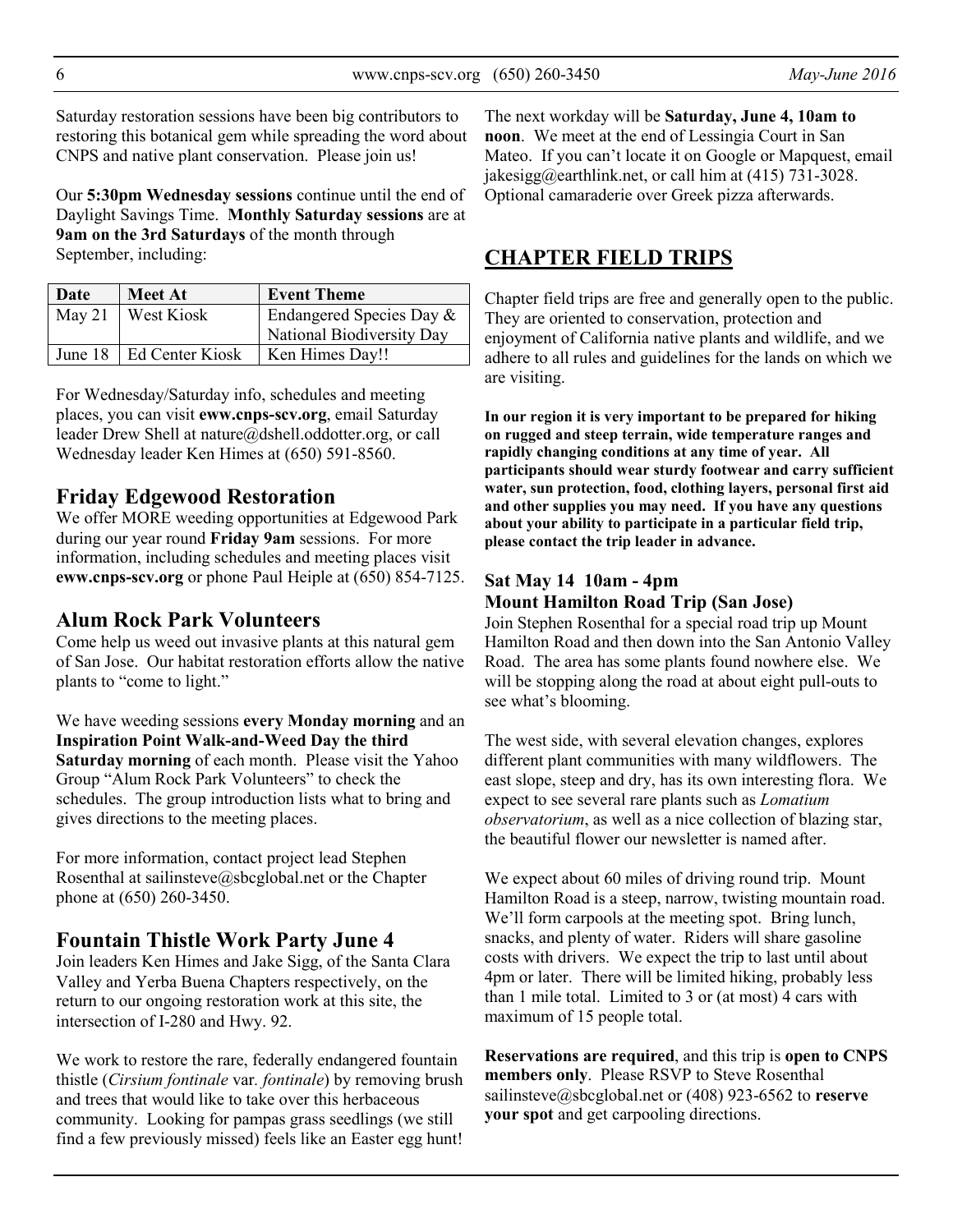## **Sat May 14 10am - 2:30pm Grass Walk at Los Trancos OSP**

Join botanist Sally Casey and co-leader Alf Fengler to explore the native grasses at Los Trancos Open Space Preserve. See many species of grasses in sunny and shady conditions. Bring a hand lens if you have one available, since many important grass features are quite small.

Pack water, lunch, comfortable walking shoes and an interest in grasses. The hike distance will be about 2 miles with minimal elevation gain. We will stop for lunch along the trail.

The trip is limited to 18 participants. To **reserve your spot**  and receive directions, please email to Alf Fengler at afengler@pacbell.net or call him at (650) 345-7045.

#### **Sun May 15 10am - 4pm Butano State Park, Pescadero (San Mateo County)**

Join Ken Himes as we venture along the Butano Fire Road to see an isolated colony of California rhododendron, *Rhododendron macrophyllum*. We will also see Chinquapin, *Chrysolepis chrysophylla* var. *minor* and bush poppy, *Dendromecon rigida* as we walk along the northern rim of Butano State Park.

This hike will cover more distance than most CNPS hikes – about 7.5 miles out and back. Meet at **10am** in the parking lot at the park entrance kiosk. Bring snacks, lunch and liquids.

**Directions**: Butano State Park is about 5 miles south of the town of Pescadero. Take Cloverdale Rd. to the park. For more information, call Ken Himes at (650) 591-8560.

## **Sat May 21 10am – 4pm Windy Hill Open Space Preserve (Portola Valley)**

**Just announced!** Led by Peggy Jacobs and Paul Heiple. Windy Hill Loop Trail 8.5 mi. Woody plants. RSVP required. **Please see Chapter website for details.**

#### **Sun May 22 9am - 3pm Geology and Plant Walk at Alum Rock Park (San Jose)**

At the junction of the Hayward fault and the Calaveras fault, Alum Rock Park in San Jose is a geologist's paradise: its 20 mineral springs come down through Claremont chert; the Briones formation is full of fossils; Berryessa formation conglomerate greets you at the park entrance and elsewhere. Not surprisingly, the park is home to a wide diversity of plants, including native oaks, bay laurel, gray pine, holly-leaved cherry, buckeye, coffeeberry, hollyleaved redberry, blue elderberry, toyon, hillside gooseberry, sticky monkeyflower and blue witch.

Join geologist and botanist Paul Heiple to explore the relationship between plants and the rocks they grow on. The soil derived from the rocks can be very different from one rock type to another. The plants are not able to move, so they live or die based on what they can get from the soil where the seed fell. This forces the plants to develop adaptations for these differences, which can lead to species that only grow in certain conditions. Come explore this relationship and learn how to read the land for plants you will find, the rocks that might be below, the locations of landslides, and the locations of mineral springs.

Beginners interested in basic rock and plant identification are welcome. The hike distance is 2 miles with 600' of elevation gain. Bring water and a bag lunch.

Space is limited. **RSVP** to arvind.kumar@cnps.org for directions to the meeting place. The walk is jointly sponsored our Chapter and Santa Clara Valley Open Space Authority.

## **Sun Jun 12 9am – Noon Beginner's Bird and Plant Identification Walk at Lake Cunningham Park (San Jose)**

*Second in a series: First Day (Almost) of Summer* 

Join us for a beginner's bird and plant identification walk through Lake Cunningham Park. Lake Cunningham is a major destination for waterfowl and migratory birds, and its native garden is home for many resident birds for its habitat value. On this walk, Vicki Silvas-Young will show you how to identify the common birds of our area, as well as the native plants they depend on for food, shelter, and nesting places.

The distance will be 4 miles round trip on a level path. Bring a hat, water, your bird and plant list, and binoculars. Wear comfortable walking shoes. Parking fee is \$6. Cosponsored by our Chapter of CNPS, the Santa Clara Valley Audubon Society and the Santa Clara Valley Open Space Authority.

Space is limited. **Please RSVP** to arvind.kumar@cnps.org to reserve your spot and to receive directions and details.

## **DEADLINE FOR THE NEXT** *BLAZING STAR*

## **Saturday, June 4, 2016**

**Email: carol.mattsson@gmail.com Phone: (408) 255-3767**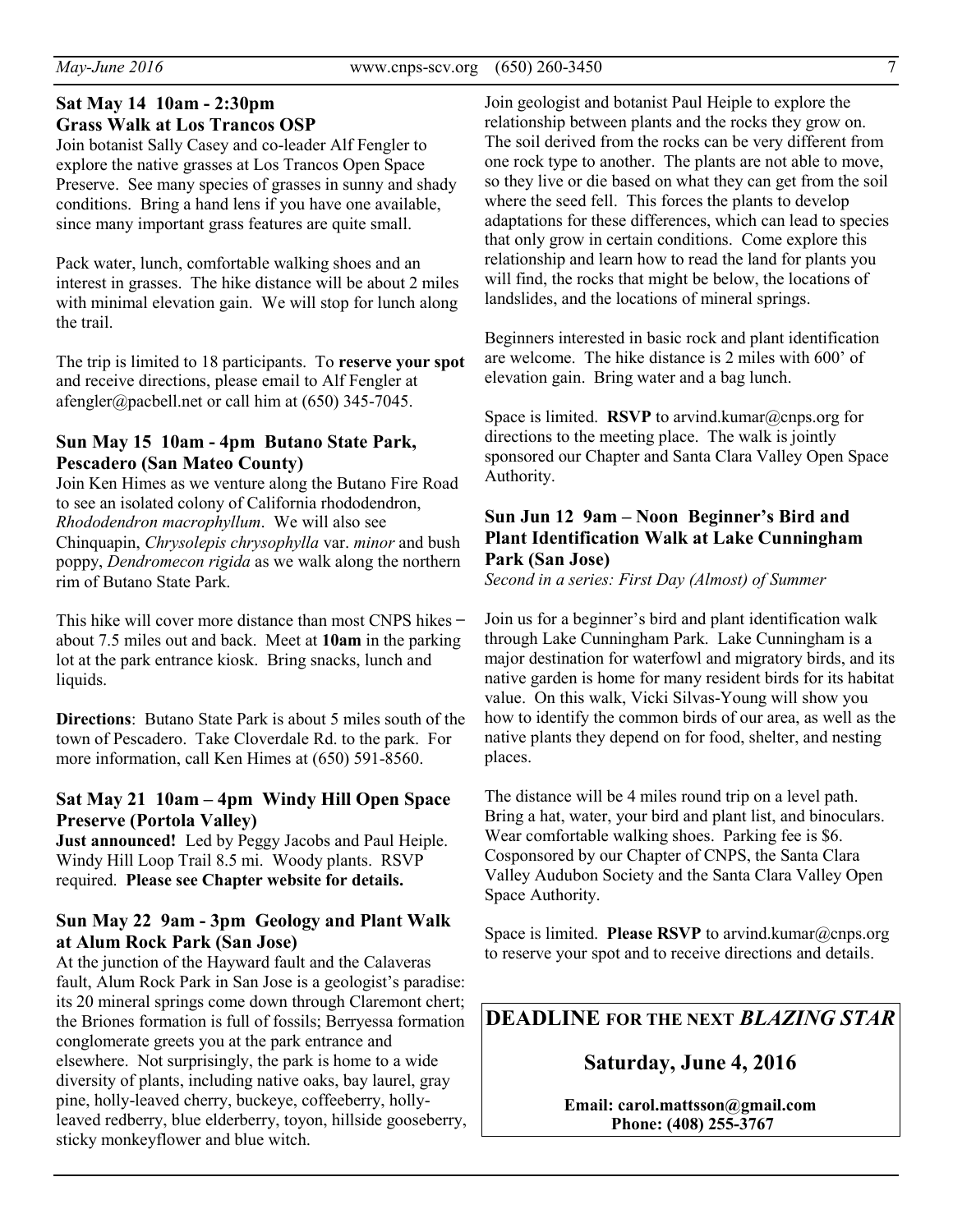Santa Clara Valley Chapter California Native Plant Society 3921 East Bayshore Road Palo Alto, CA 94303

|                                                                                                     | at www.cnps.org/membership                                                                                                                                                                                                                                                       |  | <b>Join CNPS Today!</b><br>Members receive the Fremontia, the Bulletin, and<br>the Chapter newsletter, and other benefits listed                               |  |  |  |
|-----------------------------------------------------------------------------------------------------|----------------------------------------------------------------------------------------------------------------------------------------------------------------------------------------------------------------------------------------------------------------------------------|--|----------------------------------------------------------------------------------------------------------------------------------------------------------------|--|--|--|
|                                                                                                     |                                                                                                                                                                                                                                                                                  |  |                                                                                                                                                                |  |  |  |
|                                                                                                     |                                                                                                                                                                                                                                                                                  |  |                                                                                                                                                                |  |  |  |
|                                                                                                     |                                                                                                                                                                                                                                                                                  |  |                                                                                                                                                                |  |  |  |
|                                                                                                     | Email <u>contract the contract of the contract of the contract of the contract of the contract of the contract of</u>                                                                                                                                                            |  |                                                                                                                                                                |  |  |  |
|                                                                                                     |                                                                                                                                                                                                                                                                                  |  |                                                                                                                                                                |  |  |  |
| \$45 Individual<br>□<br>\$75 Family<br>□<br>П<br>\$300 Patron<br>П.<br>$\Box$ \$600 Benefactor<br>п | Membership level (check one):<br>\$100 Plant Lover<br>$\Box$ \$1500 Mariposa Lily<br>\$25 Student/Limited Income                                                                                                                                                                 |  | Areas of interest:<br>$\Box$ Advocacy<br>$\Box$ Botany<br>$\Box$ Conservation<br>$\Box$ Education<br>$\Box$ Field Trips<br>$\Box$ Gardening<br>$\Box$ Plant ID |  |  |  |
|                                                                                                     | Donations above the membership level are gratefully accepted.<br>Dues and donations are tax-deductible. Make your check<br>payable to "CNPS" and mail it with this form to:<br>CNPS Membership, 2707 K Street Suite 1, Sacramento, CA<br>95816 · 916-447-2677 · fax 916-447-2727 |  |                                                                                                                                                                |  |  |  |

#### **FIRST-CLASS**

#### **CALENDAR OF EVENTS (page # in parentheses)**

- **May 5 Thu** GWN Bee-Friendly Jadallah (2) **May 5 Thu** Conservation Committee meeting (4) **May 11 Wed** GWN – Maintenence - Popper (2) **May 14 Sat** Mount Hamilton road trip (6) **May 14 Sat** Los Trancos grass walk (7) **May 15 Sun** Butano State Park hike (7) **May 16 Mon** GWN – Garden Design - Osaka (2) **May 20 FriGeneral Meeting – Schoenig,** *Mimulus* (1) **May 21 Sat** Edgewood Saturday weeding (6) **May 21 Sat** Windy Hill field trip (this just in!) **May 22 Sun** Alum Rock geology & plant walk (7) **May 24 Tue** GWN – Soil Health - Lyngso (3) **May 27 Fri** Keying with Natives (3) **Jun 1 Wed** Member plant sale at nursery (1)
- **Jun 2 Thu** Conservation Committee meeting (4) **Jun 4 Sat** Fountain thistle weeding (6) **Jun 4 Sat Newsletter submittal deadline** (7) **Jun 8 Wed** GWN – Easy-to-Grow - Coverdell (3) **Jun 12 Sun** Bird & Plant ID Lake Cunningham (7) **Jun 15 Wed** GWN – Lawn Alt. - Thekkath (3) **Jun 18 Sat** Edgewood Saturday weeding (6) **Jun 22 Wed** GWN – Native Trees - Niccoli (3) **Jun 23 ThuNewsletter Mailing Party** - **11am PCC Jun 24 Fri** Keying with Natives (3) **Mon & 3rd Sats** Alum Rock Weeding (6) **Wed &Thu Nursery workdays (1)** Wed & Fri Edgewood Weeding (5)

Next Board meetings: **Thursdays May 12** and **June 9 at 7:00pm** at the PCC, 3921 E. Bayshore Road in Palo Alto.

Chapter Board meetings are open to all Chapter members and their guests. For more information contact Stephen Rosenthal at sailinsteve@sbcglobal.net.